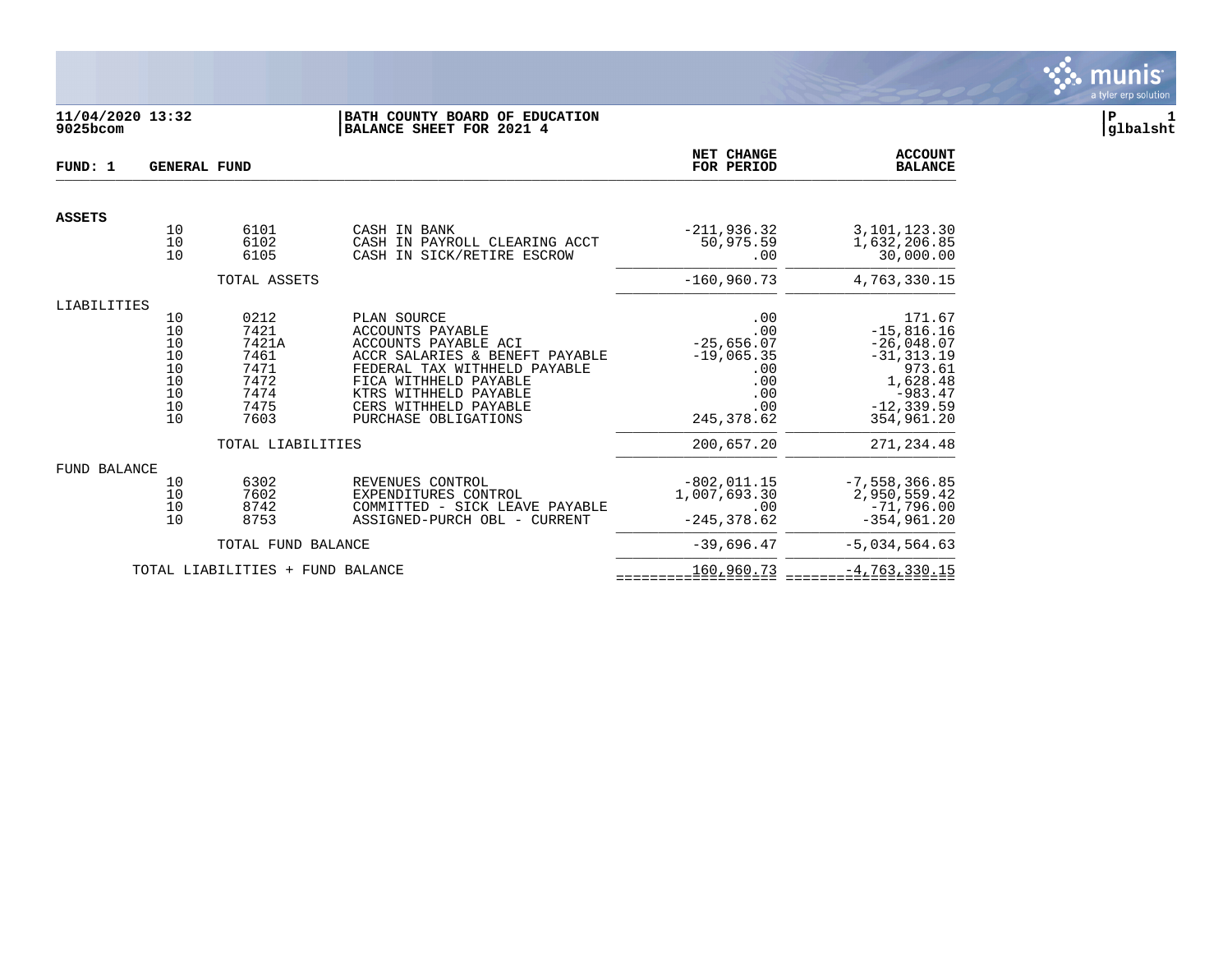

## **11/04/2020 13:32 |BATH COUNTY BOARD OF EDUCATION |P 2 9025bcom |BALANCE SHEET FOR 2021 4 |glbalsht**

| FUND: 2             |                | SPECIAL REVENUE                  |                                                                          | NET CHANGE<br>FOR PERIOD                     | <b>ACCOUNT</b><br><b>BALANCE</b>                  |
|---------------------|----------------|----------------------------------|--------------------------------------------------------------------------|----------------------------------------------|---------------------------------------------------|
| <b>ASSETS</b>       |                |                                  |                                                                          |                                              |                                                   |
|                     | 20             | 6101                             | CASH IN BANK                                                             | 26,436.96                                    | 229,819.38                                        |
|                     |                | TOTAL ASSETS                     |                                                                          | 26,436.96                                    | 229,819.38                                        |
| LIABILITIES         | 20<br>20       | 7421A<br>7603                    | ACCOUNTS PAYABLE ACI<br>PURCHASE OBLIGATIONS                             | $-366.13$<br>21,599.85                       | $-21,457.18$<br>280,618.44                        |
|                     |                | TOTAL LIABILITIES                |                                                                          | 21, 233. 72                                  | 259, 161. 26                                      |
| <b>FUND BALANCE</b> | 20<br>20<br>20 | 6302<br>7602<br>8753             | REVENUES CONTROL<br>EXPENDITURES CONTROL<br>ASSIGNED-PURCH OBL - CURRENT | $-355, 732.36$<br>329,661.53<br>$-21,599.85$ | $-1, 181, 633.69$<br>973, 271.49<br>$-280,618.44$ |
|                     |                | TOTAL FUND BALANCE               |                                                                          | $-47,670.68$                                 | $-488,980.64$                                     |
|                     |                | TOTAL LIABILITIES + FUND BALANCE |                                                                          | $-26, 436.96$                                | $-229,819.38$                                     |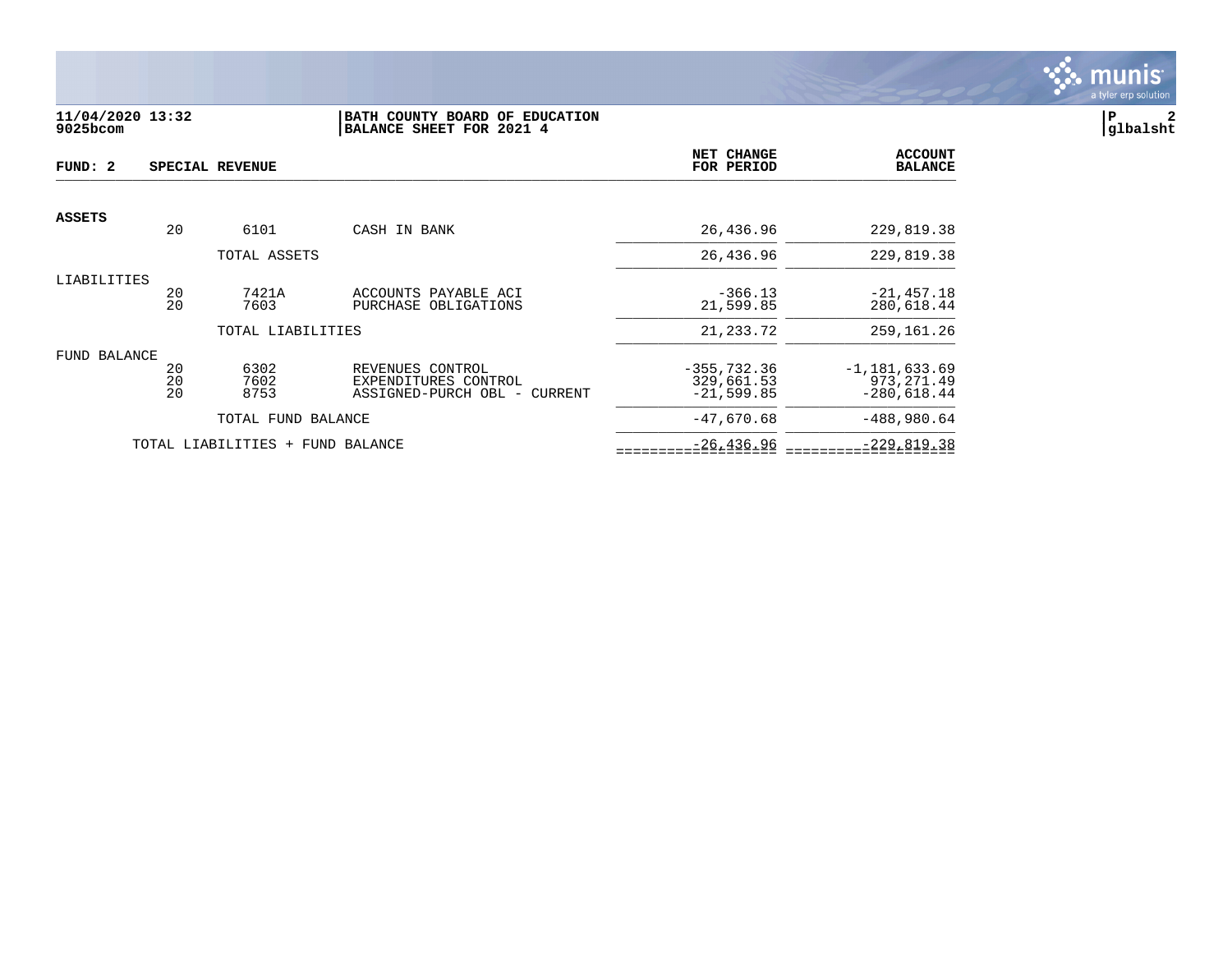

#### **11/04/2020 13:32 |BATH COUNTY BOARD OF EDUCATION |P 3 9025bcom |BALANCE SHEET FOR 2021 4 |glbalsht**

| FUND: 21      |                | DISTRICT ACTIVITY FD (ANNUAL)    | NET CHANGE<br>FOR PERIOD                                                 | <b>ACCOUNT</b><br><b>BALANCE</b>      |                                          |
|---------------|----------------|----------------------------------|--------------------------------------------------------------------------|---------------------------------------|------------------------------------------|
| <b>ASSETS</b> | 21             | 6101                             | CASH IN BANK                                                             | 6,041.68                              | 101,415.63                               |
|               |                |                                  |                                                                          |                                       |                                          |
|               |                | TOTAL ASSETS                     |                                                                          | 6,041.68                              | 101,415.63                               |
| LIABILITIES   | 21<br>21       | 7421A<br>7603                    | ACCOUNTS PAYABLE ACI<br>PURCHASE OBLIGATIONS                             | .00<br>3,304.99                       | $-63.60$<br>8,839.91                     |
|               |                | TOTAL LIABILITIES                |                                                                          | 3,304.99                              | 8,776.31                                 |
| FUND BALANCE  | 21<br>21<br>21 | 6302<br>7602<br>8753             | REVENUES CONTROL<br>EXPENDITURES CONTROL<br>ASSIGNED-PURCH OBL - CURRENT | $-6, 751.63$<br>709.95<br>$-3,304.99$ | $-103,961.74$<br>2,609.71<br>$-8,839.91$ |
|               |                | TOTAL FUND BALANCE               |                                                                          | $-9,346.67$                           | $-110, 191.94$                           |
|               |                | TOTAL LIABILITIES + FUND BALANCE |                                                                          | $-6,041.68$                           | $-101, 415.63$                           |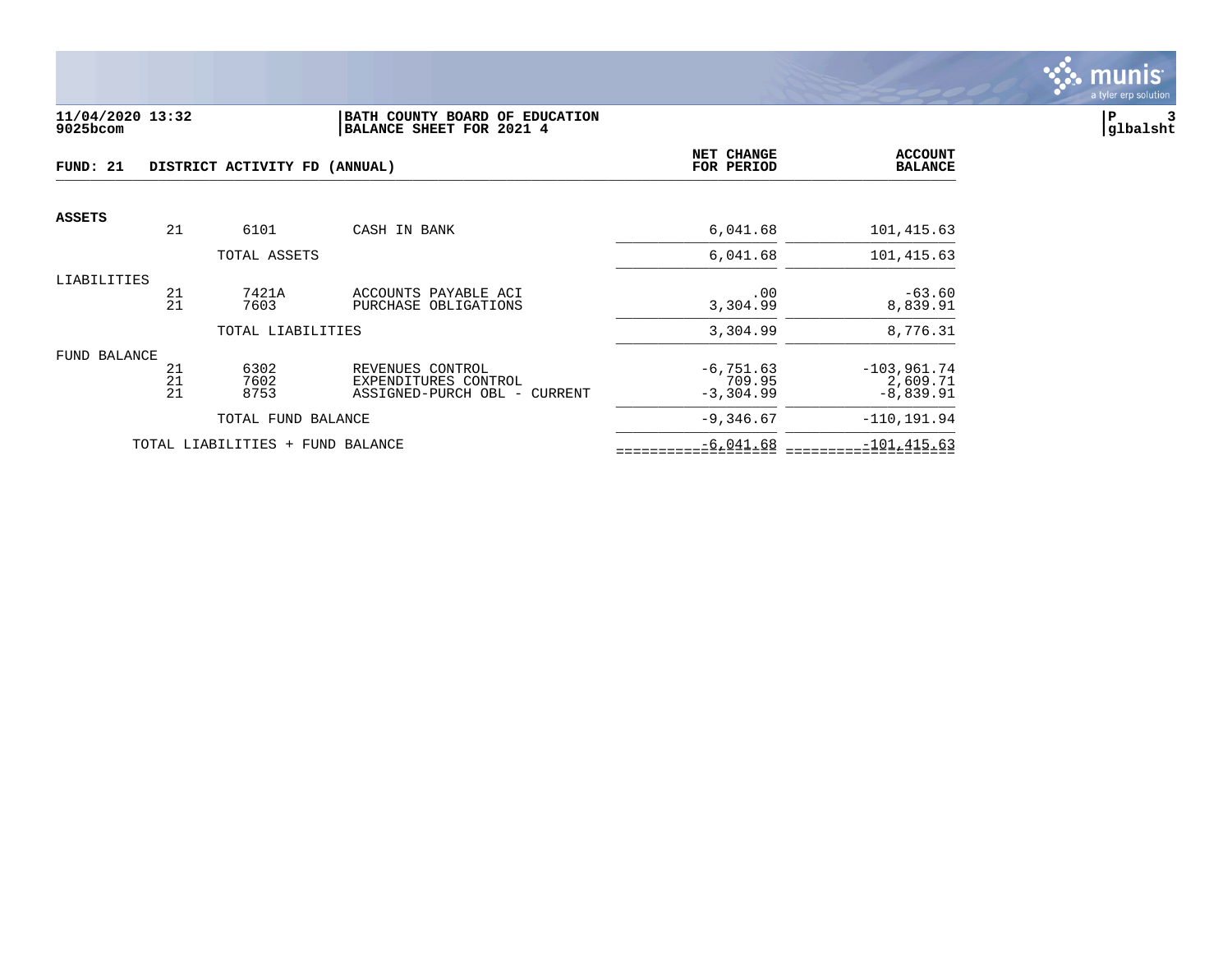

## **11/04/2020 13:32 |BATH COUNTY BOARD OF EDUCATION |P 4 9025bcom |BALANCE SHEET FOR 2021 4 |glbalsht**

| FUND: 310<br>CAPITAL OUTLAY FUND |    |                                  | NET CHANGE<br>FOR PERIOD | <b>ACCOUNT</b><br><b>BALANCE</b> |               |
|----------------------------------|----|----------------------------------|--------------------------|----------------------------------|---------------|
| <b>ASSETS</b>                    | 31 | 6101                             | CASH IN BANK             | .00                              | 86,105.00     |
|                                  |    | TOTAL ASSETS                     |                          | .00                              | 86,105.00     |
| FUND BALANCE                     | 31 | 6302                             | REVENUES CONTROL         | .00                              | $-86, 105.00$ |
|                                  |    | TOTAL FUND BALANCE               |                          | .00                              | $-86, 105.00$ |
|                                  |    | TOTAL LIABILITIES + FUND BALANCE |                          | .00                              | $-86, 105.00$ |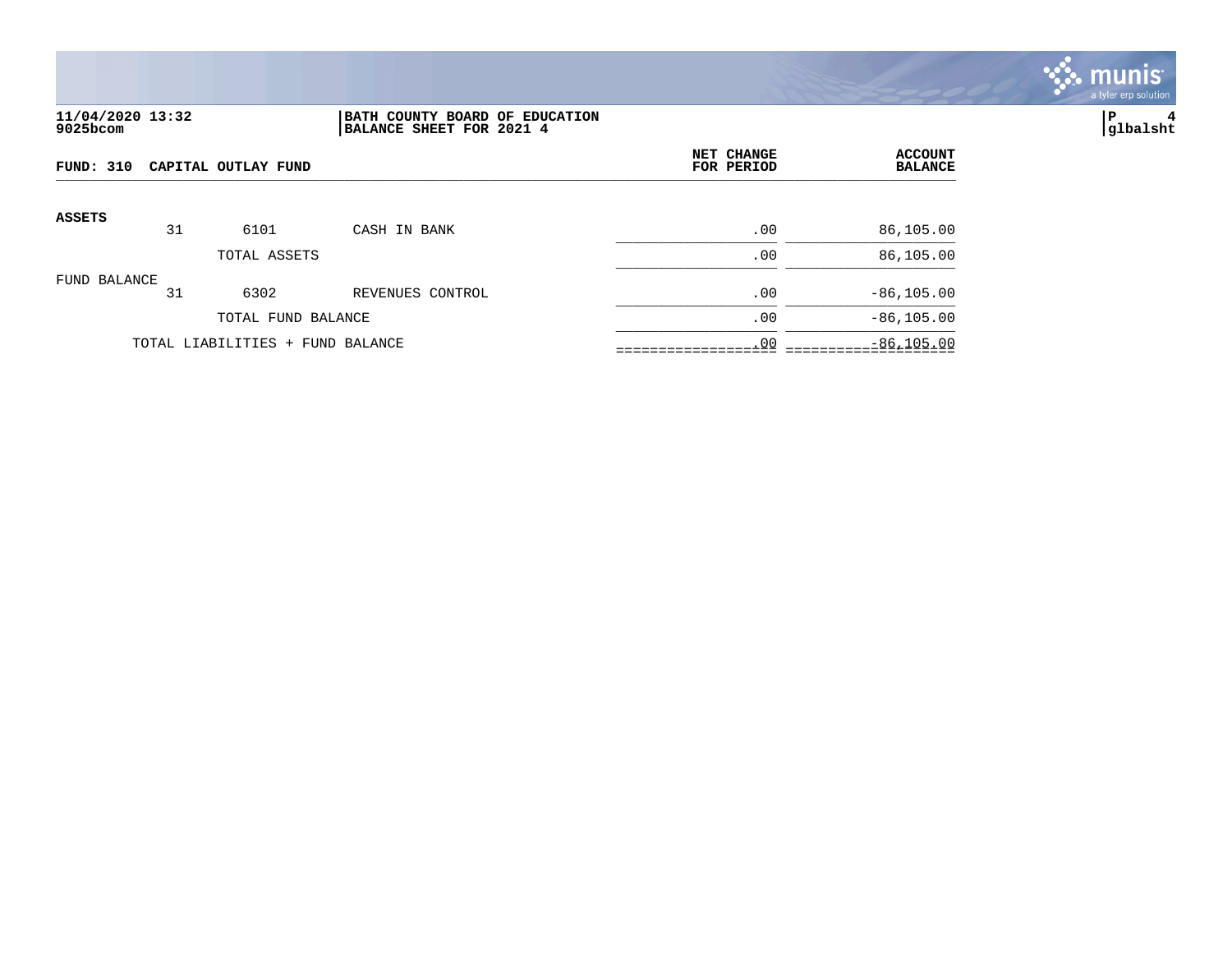

### **11/04/2020 13:32 |BATH COUNTY BOARD OF EDUCATION |P 5 9025bcom |BALANCE SHEET FOR 2021 4 |glbalsht**

| <b>FUND: 320</b><br>BUILDING FUND (5 CENT LEVY) |                      |                              |                                                                                                  | NET CHANGE<br>FOR PERIOD        | <b>ACCOUNT</b><br><b>BALANCE</b>                             |
|-------------------------------------------------|----------------------|------------------------------|--------------------------------------------------------------------------------------------------|---------------------------------|--------------------------------------------------------------|
| ASSETS                                          | 32                   | 6101                         | CASH IN BANK                                                                                     | $-206, 142.00$                  | $-164,888.54$                                                |
|                                                 |                      | TOTAL ASSETS                 |                                                                                                  | $-206.142.00$                   | $-164,888.54$                                                |
| FUND BALANCE                                    | 32<br>32<br>32<br>32 | 6302<br>7602<br>8737<br>8738 | REVENUES CONTROL<br>EXPENDITURES CONTROL<br>RESTRICTED - OTHER<br>RESTRICTED-SFCC ESCROW-CURRENT | .00<br>206,142.00<br>.00<br>.00 | $-506, 216.00$<br>792,675.26<br>$-21,991.10$<br>$-99,579.62$ |
| TOTAL FUND BALANCE                              |                      |                              | 206,142.00                                                                                       | 164,888.54                      |                                                              |
| TOTAL LIABILITIES +<br>FUND BALANCE             |                      |                              | 206,142.00                                                                                       | 164,888.54                      |                                                              |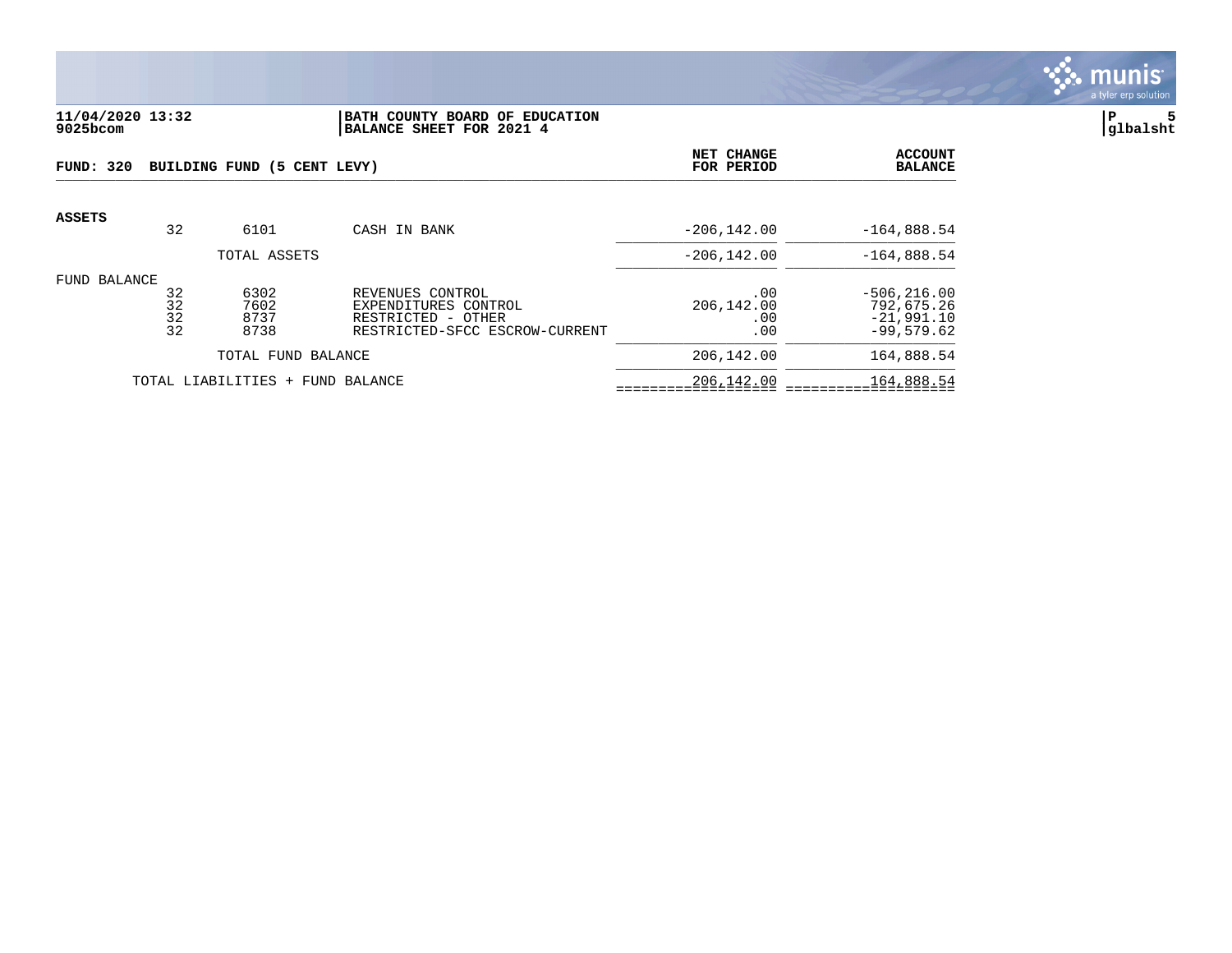

#### **11/04/2020 13:32 |BATH COUNTY BOARD OF EDUCATION |P 6 9025bcom |BALANCE SHEET FOR 2021 4 |glbalsht**

| <b>FUND: 360</b> |                | <b>CONSTRUCTION FUND</b>         | NET CHANGE<br>FOR PERIOD                                                              | <b>ACCOUNT</b><br><b>BALANCE</b> |                                         |
|------------------|----------------|----------------------------------|---------------------------------------------------------------------------------------|----------------------------------|-----------------------------------------|
| <b>ASSETS</b>    | 36             | 6101                             | CASH IN BANK                                                                          | .00                              | 94,643.44                               |
|                  |                | TOTAL ASSETS                     |                                                                                       | .00                              | 94,643.44                               |
| LIABILITIES      | 36<br>36       | 7421A<br>7603                    | ACCOUNTS PAYABLE ACI<br>PURCHASE OBLIGATIONS                                          | .00<br>.00                       | $-749.00$<br>11,000.00                  |
|                  |                | TOTAL LIABILITIES                |                                                                                       | .00                              | 10,251.00                               |
| FUND BALANCE     | 36<br>36<br>36 | 7602<br>8735<br>8753             | EXPENDITURES CONTROL<br>RESTRICTED-FUTURE CONSTR BG-1<br>ASSIGNED-PURCH OBL - CURRENT | .00<br>.00<br>.00                | 481.91<br>$-94, 376.35$<br>$-11,000.00$ |
|                  |                | TOTAL FUND BALANCE               |                                                                                       | .00                              | $-104,894.44$                           |
|                  |                | TOTAL LIABILITIES + FUND BALANCE |                                                                                       | .00                              | $-94,643.44$                            |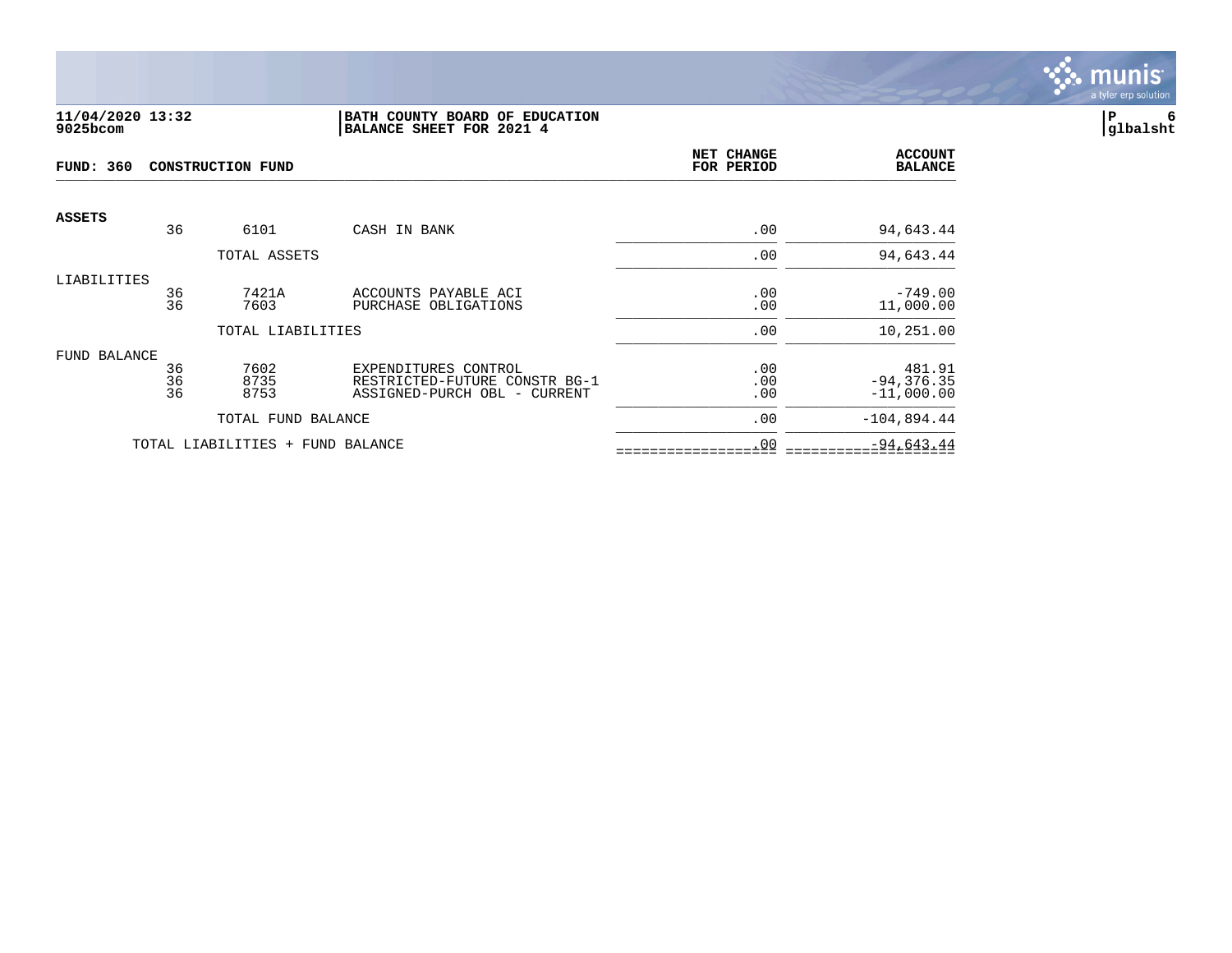

#### **11/04/2020 13:32 |BATH COUNTY BOARD OF EDUCATION |P 7 9025bcom |BALANCE SHEET FOR 2021 4 |glbalsht**

| FUND: 400                        |                | DEBT SERVICE FUND    |                                                                          | NET CHANGE<br>FOR PERIOD                   | <b>ACCOUNT</b><br><b>BALANCE</b>   |
|----------------------------------|----------------|----------------------|--------------------------------------------------------------------------|--------------------------------------------|------------------------------------|
| <b>LIABILITIES</b>               | 40             | 7603                 | PURCHASE OBLIGATIONS                                                     | $-206, 142.00$                             | .00                                |
| TOTAL LIABILITIES                |                |                      |                                                                          | $-206, 142.00$                             | .00                                |
| FUND BALANCE                     | 40<br>40<br>40 | 6302<br>7602<br>8753 | REVENUES CONTROL<br>EXPENDITURES CONTROL<br>ASSIGNED-PURCH OBL - CURRENT | $-206, 142.00$<br>206,142.00<br>206,142.00 | $-792,675.26$<br>792,675.26<br>.00 |
| TOTAL FUND BALANCE               |                |                      |                                                                          | 206,142.00                                 | .00                                |
| TOTAL LIABILITIES + FUND BALANCE |                |                      | .00                                                                      | .00                                        |                                    |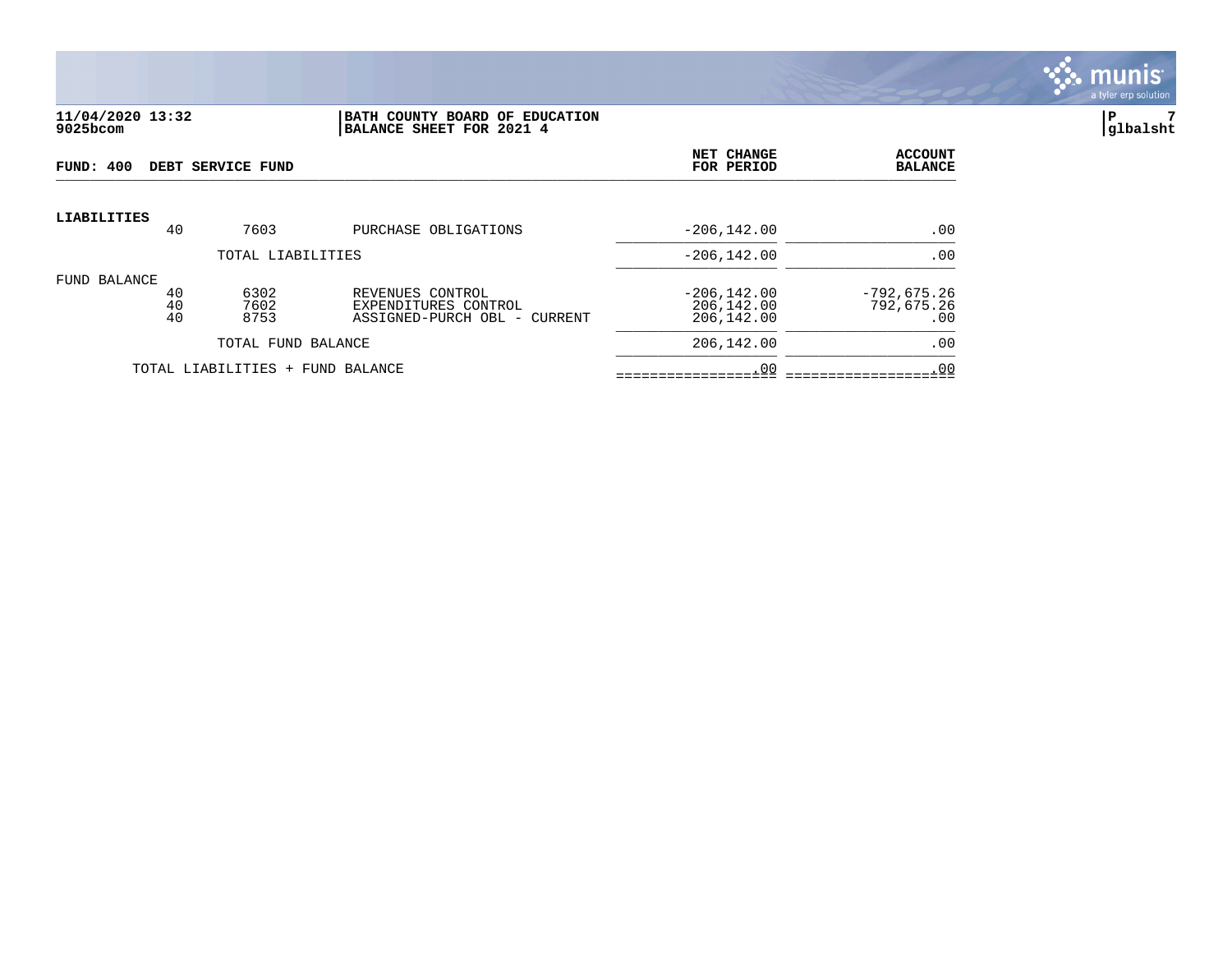

## **11/04/2020 13:32 |BATH COUNTY BOARD OF EDUCATION |P 8 9025bcom |BALANCE SHEET FOR 2021 4 |glbalsht**

| FUND: 51      | FOOD SERVICE FUND                |                                                   |                                                                                                                                                                   |                                                                | <b>ACCOUNT</b><br><b>BALANCE</b>                                                                 |
|---------------|----------------------------------|---------------------------------------------------|-------------------------------------------------------------------------------------------------------------------------------------------------------------------|----------------------------------------------------------------|--------------------------------------------------------------------------------------------------|
| <b>ASSETS</b> |                                  |                                                   |                                                                                                                                                                   |                                                                |                                                                                                  |
|               | 51<br>51<br>51<br>51             | 6101<br>6171<br>64000<br>6400P                    | CASH IN BANK<br>INVENTORIES FOR CONSUMPTION<br>DEF OUTFLOW OF RESOURCES<br>DEF OUTFLOW OF RESOURCES                                                               | $-14, 372.63$<br>.00<br>.00<br>.00                             | 2,086,521.38<br>2,438.11<br>71,769.65<br>267,788.83                                              |
|               |                                  | TOTAL ASSETS                                      |                                                                                                                                                                   | $-14, 372.63$                                                  | 2,428,517.97                                                                                     |
| LIABILITIES   |                                  |                                                   |                                                                                                                                                                   |                                                                |                                                                                                  |
|               | 51<br>51<br>51<br>51<br>51<br>51 | 7421A<br>75410<br>7541P<br>7603<br>77000<br>7700P | ACCOUNTS PAYABLE ACI<br>NET PENSION LIABILITY<br>NET PENSION LIABILITY<br>PURCHASE OBLIGATIONS<br>INFLOW OF RESOURCES<br>DEF<br><b>DEF</b><br>INFLOW OF RESOURCES | $-5,042.00$<br>.00<br>.00<br>$-18,696.97$<br>.00<br>.00        | $-5,401.00$<br>$-274, 400.78$<br>$-1,029,917.59$<br>208, 177.79<br>$-72, 165.90$<br>$-93,535.51$ |
|               |                                  | TOTAL LIABILITIES                                 |                                                                                                                                                                   | $-23,738.97$                                                   | $-1, 267, 242.99$                                                                                |
| FUND BALANCE  |                                  |                                                   |                                                                                                                                                                   |                                                                |                                                                                                  |
|               | 51<br>51<br>51<br>51<br>51<br>51 | 6302<br>7602<br>87370<br>8737P<br>8739<br>8753    | REVENUES CONTROL<br>EXPENDITURES CONTROL<br>RESTRICTED - OTHER<br>RESTRICTED-OTHER<br>RESTRICTED-NET ASSETS<br>ASSIGNED-PURCH OBL - CURRENT                       | $-148, 265.94$<br>167,680.57<br>.00<br>.00<br>.00<br>18,696.97 | $-2, 289, 943.46$<br>309,060.34<br>274,797.03<br>855,664.27<br>$-102,675.37$<br>$-208.177.79$    |
|               |                                  | TOTAL FUND BALANCE                                |                                                                                                                                                                   | 38,111.60                                                      | $-1, 161, 274.98$                                                                                |
|               |                                  | TOTAL LIABILITIES + FUND BALANCE                  |                                                                                                                                                                   | 14,372.63                                                      | $-2,428,517.97$                                                                                  |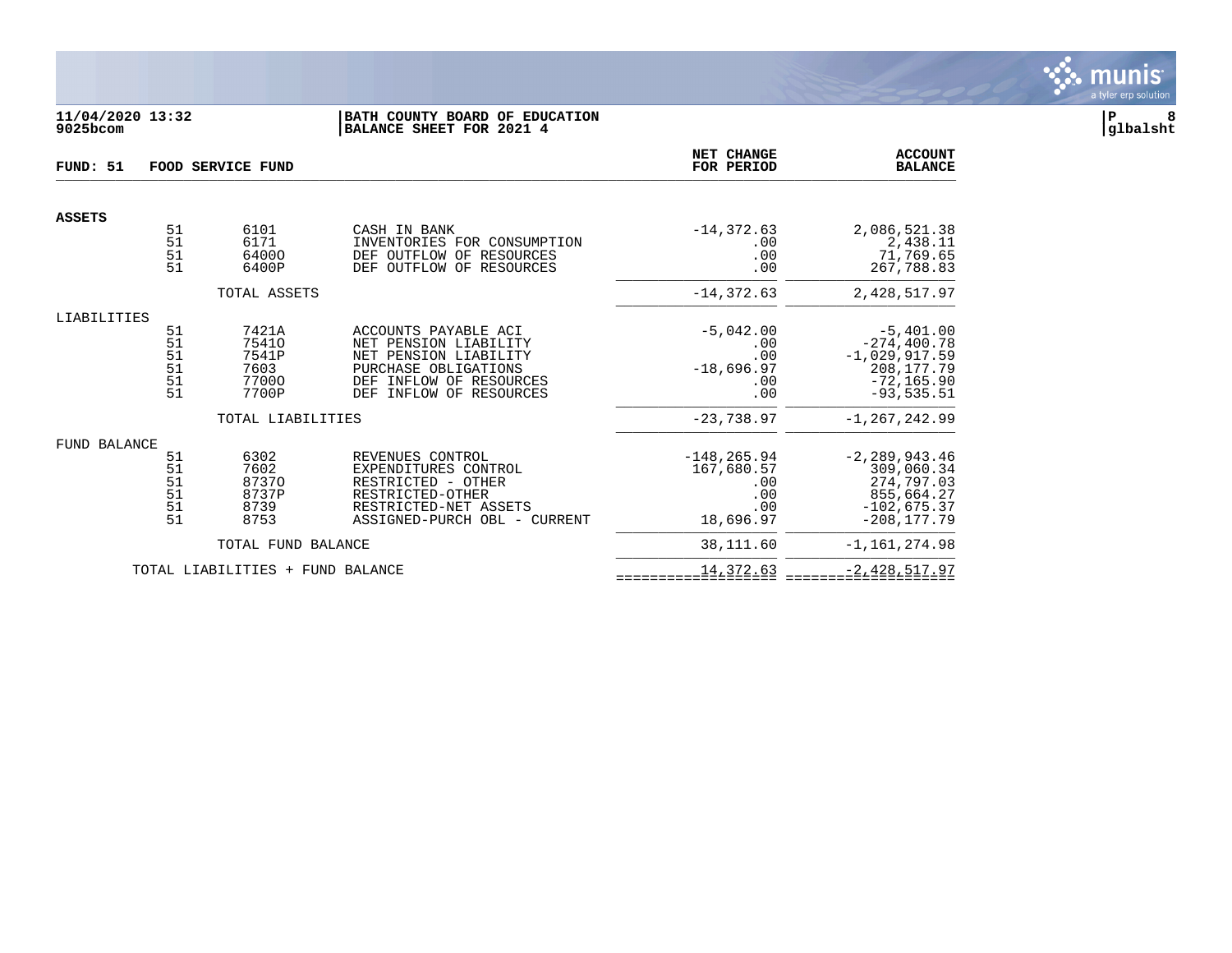

## **11/04/2020 13:32 |BATH COUNTY BOARD OF EDUCATION |P 9 9025bcom |BALANCE SHEET FOR 2021 4 |glbalsht**

| FUND: 52            | CHILD CARE                       |                                                |                                                                                                                                                     | NET CHANGE<br>FOR PERIOD                                 | <b>ACCOUNT</b><br><b>BALANCE</b>                                                 |
|---------------------|----------------------------------|------------------------------------------------|-----------------------------------------------------------------------------------------------------------------------------------------------------|----------------------------------------------------------|----------------------------------------------------------------------------------|
| <b>ASSETS</b>       |                                  |                                                |                                                                                                                                                     |                                                          |                                                                                  |
|                     | 52<br>52<br>52                   | 6101<br>64000<br>6400P                         | CASH IN BANK<br>DEF<br>OUTFLOW OF<br>RESOURCES<br>OUTFLOW OF<br>RESOURCES<br>DEF                                                                    | $-119.09$<br>.00<br>.00                                  | 40,869.84<br>17,500.82<br>65,623.85                                              |
|                     |                                  | TOTAL ASSETS                                   |                                                                                                                                                     | $-119.09$                                                | 123,994.51                                                                       |
| LIABILITIES         |                                  |                                                |                                                                                                                                                     |                                                          |                                                                                  |
|                     | 52<br>52<br>52<br>$\frac{5}{2}$  | 75410<br>7541P<br>7603<br>77000<br>7700P       | NET PENSION LIABILITY<br>NET PENSION LIABILITY<br>PURCHASE OBLIGATIONS<br>INFLOW OF RESOURCES<br>DEF<br>INFLOW OF RESOURCES<br>DEF                  | .00<br>.00<br>40.00<br>.00<br>.00                        | $-70,087.25$<br>$-137,638.81$<br>362.67<br>$-16,836.16$<br>$-24,619.73$          |
|                     |                                  | TOTAL LIABILITIES                              |                                                                                                                                                     | 40.00                                                    | $-248,819.28$                                                                    |
| <b>FUND BALANCE</b> | 52<br>52<br>52<br>52<br>52<br>52 | 6302<br>7602<br>87370<br>8737P<br>8739<br>8753 | REVENUES CONTROL<br>EXPENDITURES CONTROL<br>RESTRICTED - OTHER<br>RESTRICTED-OTHER PENSION<br>RESTRICTED-NET ASSETS<br>ASSIGNED-PURCH OBL - CURRENT | $-9,842.96$<br>9,962.05<br>.00<br>.00<br>.00<br>$-40.00$ | $-60,688.72$<br>42,388.24<br>69,422.59<br>96,634.69<br>$-22,569.36$<br>$-362.67$ |
|                     |                                  | TOTAL FUND BALANCE                             |                                                                                                                                                     | 79.09                                                    | 124,824.77                                                                       |
|                     |                                  | TOTAL LIABILITIES + FUND BALANCE               |                                                                                                                                                     | 119.09                                                   | $-123,994.51$                                                                    |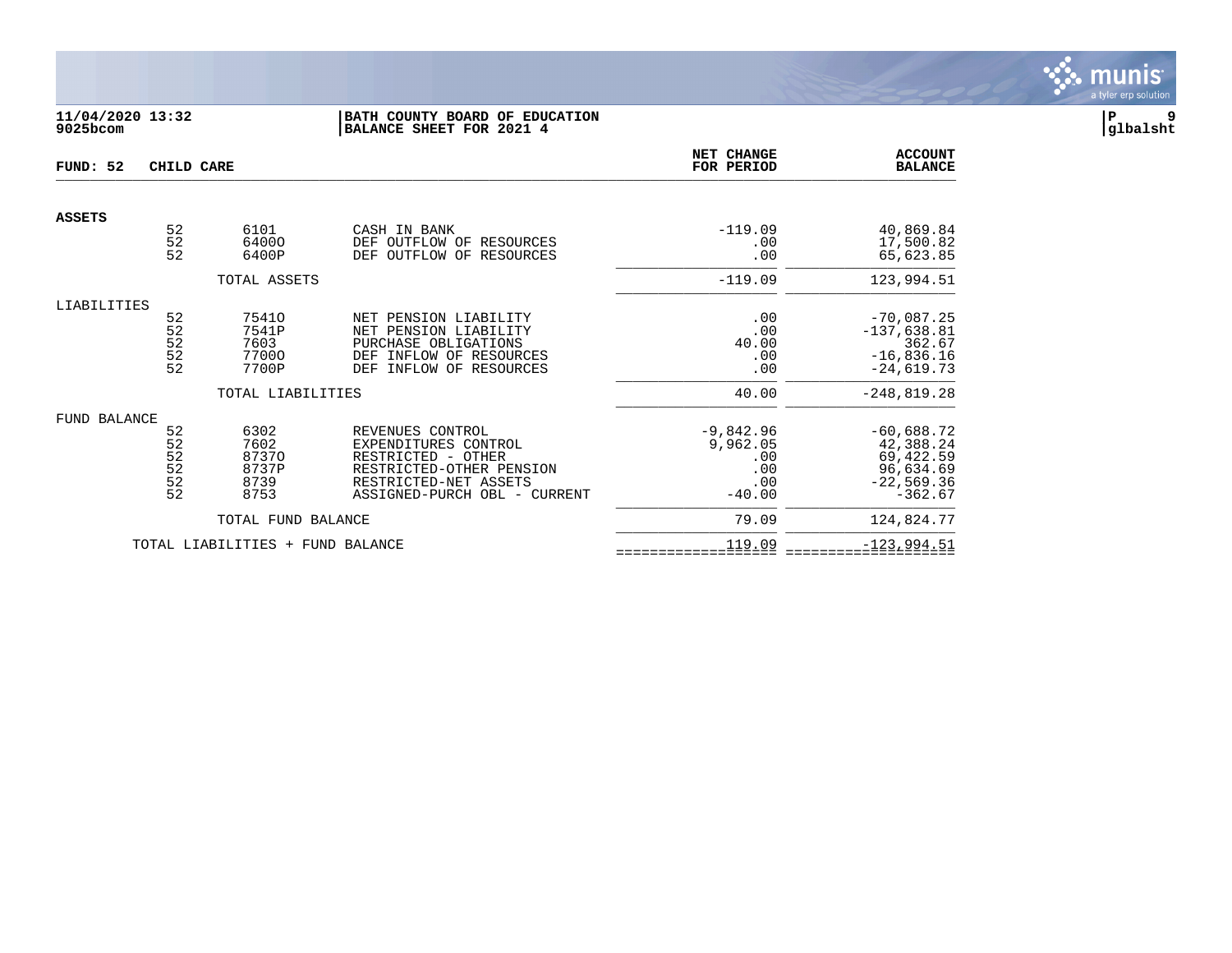

## **11/04/2020 13:32 |BATH COUNTY BOARD OF EDUCATION |P 10 9025bcom |BALANCE SHEET FOR 2021 4 |glbalsht**

| FUND: 53      | <b>PRESCHOOL</b> |                                  | NET CHANGE<br>FOR PERIOD                             | <b>ACCOUNT</b><br><b>BALANCE</b> |                     |
|---------------|------------------|----------------------------------|------------------------------------------------------|----------------------------------|---------------------|
| <b>ASSETS</b> | 53               | 6101                             | CASH IN BANK                                         | $-83.82$                         | $-208.74$           |
|               |                  |                                  |                                                      |                                  |                     |
|               |                  | TOTAL ASSETS                     |                                                      | $-83.82$                         | $-208.74$           |
| LIABILITIES   |                  |                                  |                                                      |                                  |                     |
|               | 53               | 7603                             | PURCHASE OBLIGATIONS                                 | 258.24                           | 258.24              |
|               |                  | TOTAL LIABILITIES                |                                                      | 258.24                           | 258.24              |
| FUND BALANCE  |                  |                                  |                                                      |                                  |                     |
|               | 53               | 6302                             | REVENUES CONTROL                                     | .00                              | $-493.51$           |
|               | 53<br>53         | 7602<br>8753                     | EXPENDITURES CONTROL<br>ASSIGNED-PURCH OBL - CURRENT | 83.82<br>$-258.24$               | 702.25<br>$-258.24$ |
|               |                  |                                  |                                                      |                                  |                     |
|               |                  | TOTAL FUND BALANCE               |                                                      | $-174.42$                        | $-49.50$            |
|               |                  | TOTAL LIABILITIES + FUND BALANCE |                                                      | 83.82                            | 208.74              |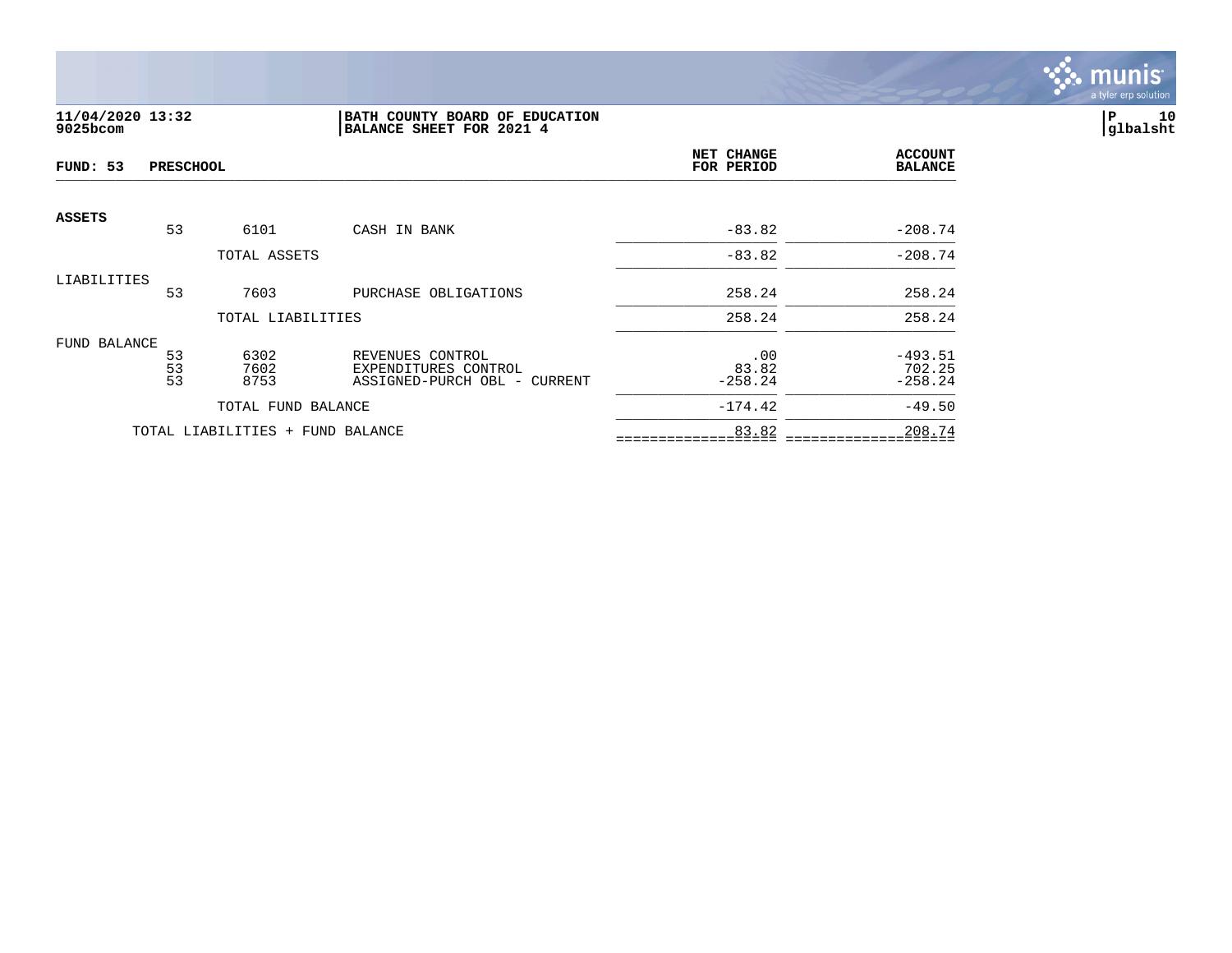

#### **11/04/2020 13:32 |BATH COUNTY BOARD OF EDUCATION |P 11 9025bcom |BALANCE SHEET FOR 2021 4 |glbalsht**

| FUND: 7000 TRUST/AGENCY FUNDS    |          |              | NET CHANGE<br>FOR PERIOD                    | <b>ACCOUNT</b><br><b>BALANCE</b> |                           |
|----------------------------------|----------|--------------|---------------------------------------------|----------------------------------|---------------------------|
| <b>ASSETS</b>                    | 70       | 6101         | CASH IN BANK                                | 509.06                           | 20,087.54                 |
|                                  |          | TOTAL ASSETS |                                             | 509.06                           | 20,087.54                 |
| FUND BALANCE                     | 70<br>70 | 6302<br>8730 | REVENUES CONTROL<br>RESTRICTED FUND BALANCE | $-509.06$<br>.00                 | $-536.84$<br>$-19,550.70$ |
| TOTAL FUND BALANCE               |          |              |                                             | $-509.06$                        | $-20,087.54$              |
| TOTAL LIABILITIES + FUND BALANCE |          |              | $-509.06$                                   | $-20,087.54$                     |                           |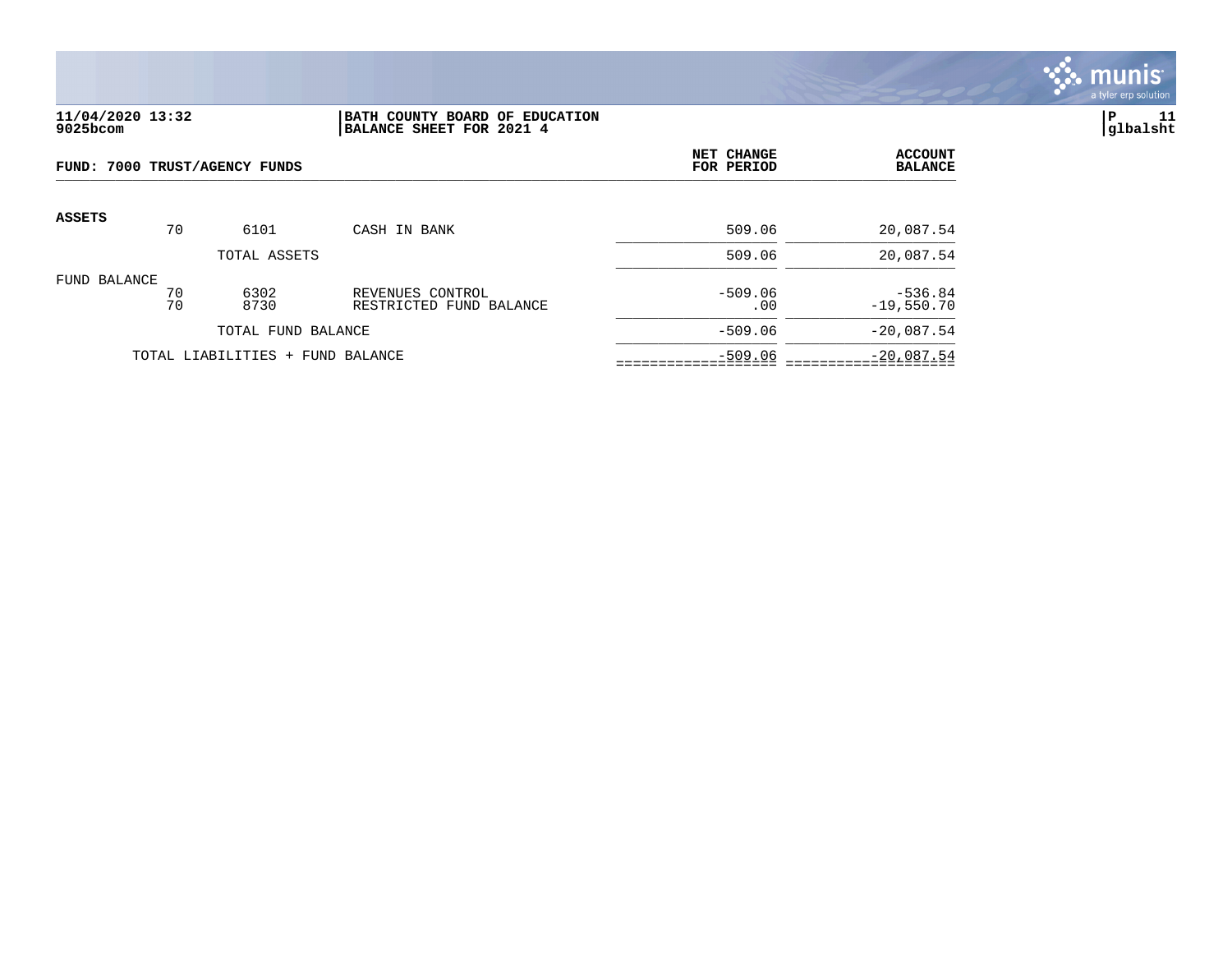

#### **11/04/2020 13:32 |BATH COUNTY BOARD OF EDUCATION |P 12 9025bcom |BALANCE SHEET FOR 2021 4 |glbalsht**

| FUND: 8       |          | GOVERNMENTAL ASSETS              |                                                               | NET CHANGE<br>FOR PERIOD | <b>ACCOUNT</b><br><b>BALANCE</b>  |
|---------------|----------|----------------------------------|---------------------------------------------------------------|--------------------------|-----------------------------------|
| <b>ASSETS</b> |          |                                  |                                                               |                          |                                   |
|               | 80       | 6201                             | LAND                                                          | .00                      | 518,316.60                        |
|               | 80       | 6211                             | LAND IMPROVEMENTS                                             | .00                      | 1,124,210.27                      |
|               | 80<br>80 | 6212<br>6221                     | ACCUM DEPR LAND IMPROVEMENTS                                  | .00                      | $-964,010.70$                     |
|               | 80       | 6222                             | BUILDINGS & BLDING IMPROVEMENT<br>ACCUM DEPR BLDG IMPROVMENTS | .00<br>.00               | 45,984,138.97<br>$-11,872,194.02$ |
|               | 80       | 6231                             | TECHNOLOGY EOUIPMENT                                          | .00                      | 1,898,075.29                      |
|               | 80       | 6232                             | ACCUM DEPR TECHNOLOGY EOUIP                                   | .00                      | $-1,615,082.87$                   |
|               | 80       | 6241                             | VEHICLES                                                      | .00                      | 3,849,626.19                      |
|               | 80       | 6242                             | ACCUM DEPR VEHICLES                                           | .00                      | $-2,919,979.38$                   |
|               | 80       | 6251                             | GENERAL EOUIPMENT                                             | .00                      | 861, 327. 28                      |
|               | 80       | 6252                             | ACCUM DEPR GENERAL EOUIP                                      | .00                      | $-721,657.49$                     |
|               |          | TOTAL ASSETS                     |                                                               | .00                      | 36, 142, 770. 14                  |
| FUND BALANCE  |          |                                  |                                                               |                          |                                   |
|               | 80       | 7602                             | EXPENDITURES CONTROL                                          | .00                      | 299.91                            |
|               | 80       | 8710                             | INVESTMENTS GOVERNMENTAL ASSET                                | .00                      | $-36, 143, 070.05$                |
|               |          | TOTAL FUND BALANCE               |                                                               | .00                      | $-36, 142, 770.14$                |
|               |          | TOTAL LIABILITIES + FUND BALANCE |                                                               | .00                      | $-36, 142, 770.14$                |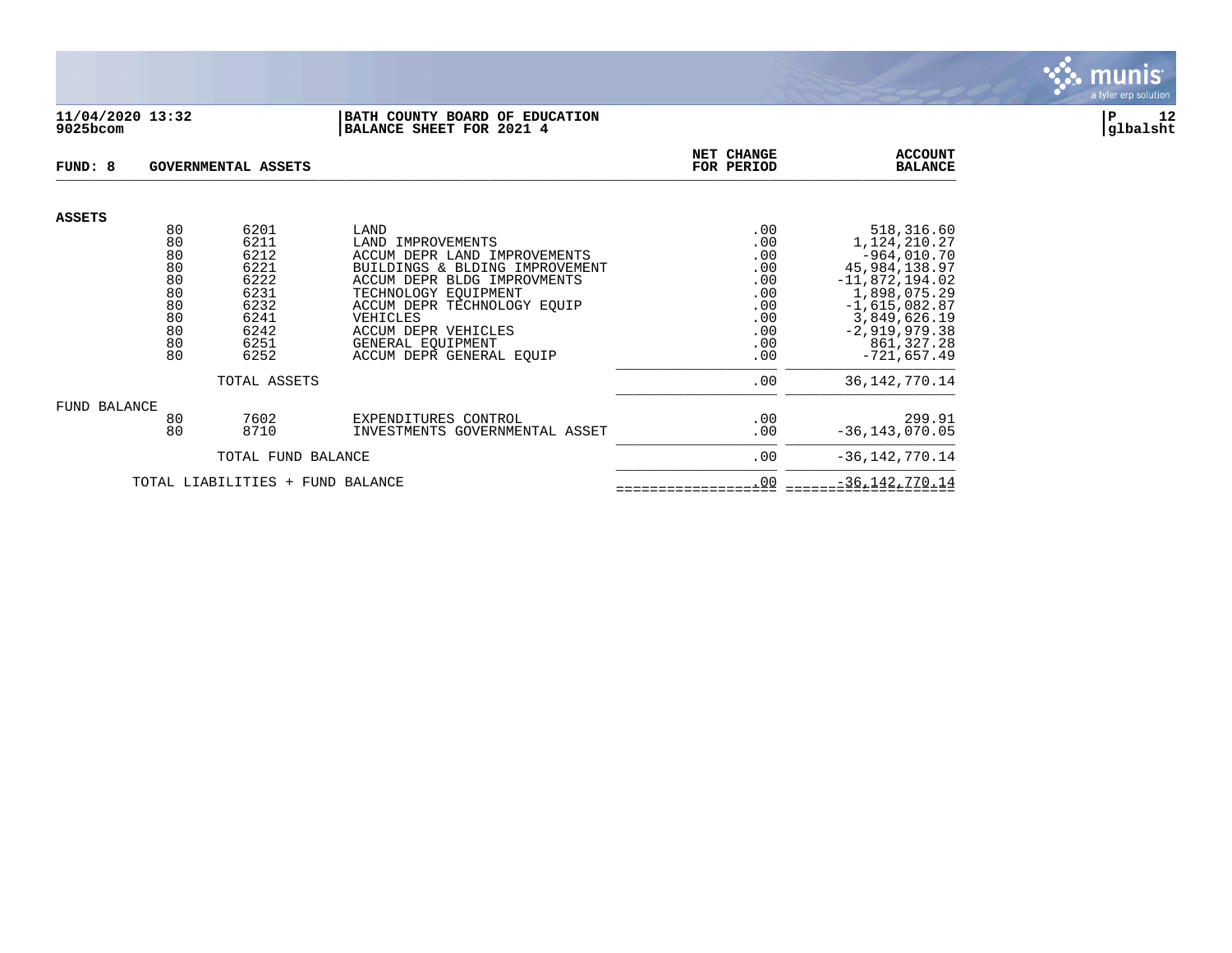

### **11/04/2020 13:32 |BATH COUNTY BOARD OF EDUCATION |P 13 9025bcom |BALANCE SHEET FOR 2021 4 |glbalsht**

| FUND: 81                         |                                        | FOOD SERVICE ASSETS                                  | NET CHANGE<br>FOR PERIOD                                                                                                                                                     | <b>ACCOUNT</b><br><b>BALANCE</b>              |                                                                                                    |
|----------------------------------|----------------------------------------|------------------------------------------------------|------------------------------------------------------------------------------------------------------------------------------------------------------------------------------|-----------------------------------------------|----------------------------------------------------------------------------------------------------|
| <b>ASSETS</b>                    | 81<br>81<br>81<br>81<br>81<br>81<br>81 | 6221<br>6222<br>6231<br>6232<br>6241<br>6242<br>6251 | BUILDINGS & BLDING IMPROVEMENT<br>ACCUM DEPR BLDG IMPROVMENTS<br>TECHNOLOGY EOUIPMENT<br>ACCUM DEPR TECHNOLOGY EQUIP<br>VEHICLES<br>ACCUM DEPR VEHICLES<br>GENERAL EOUIPMENT | .00<br>.00<br>.00<br>.00<br>.00<br>.00<br>.00 | 308,000.00<br>$-74, 433.33$<br>5,212.63<br>$-3,973.90$<br>35,895.00<br>$-19,886.75$<br>616, 188.39 |
|                                  | 81                                     | 6252                                                 | ACCUM DEPR GENERAL EQUIP                                                                                                                                                     | .00                                           | $-501.972.35$                                                                                      |
| TOTAL ASSETS                     |                                        |                                                      |                                                                                                                                                                              | .00                                           | 365,029.69                                                                                         |
| FUND BALANCE                     | 81                                     | 8711                                                 | INVESTMENT BUSINESS ASSETS                                                                                                                                                   | .00                                           | $-365,029.69$                                                                                      |
|                                  | TOTAL FUND BALANCE                     |                                                      |                                                                                                                                                                              | .00                                           | $-365,029.69$                                                                                      |
| TOTAL LIABILITIES + FUND BALANCE |                                        |                                                      |                                                                                                                                                                              | .00                                           | $-365,029.69$                                                                                      |